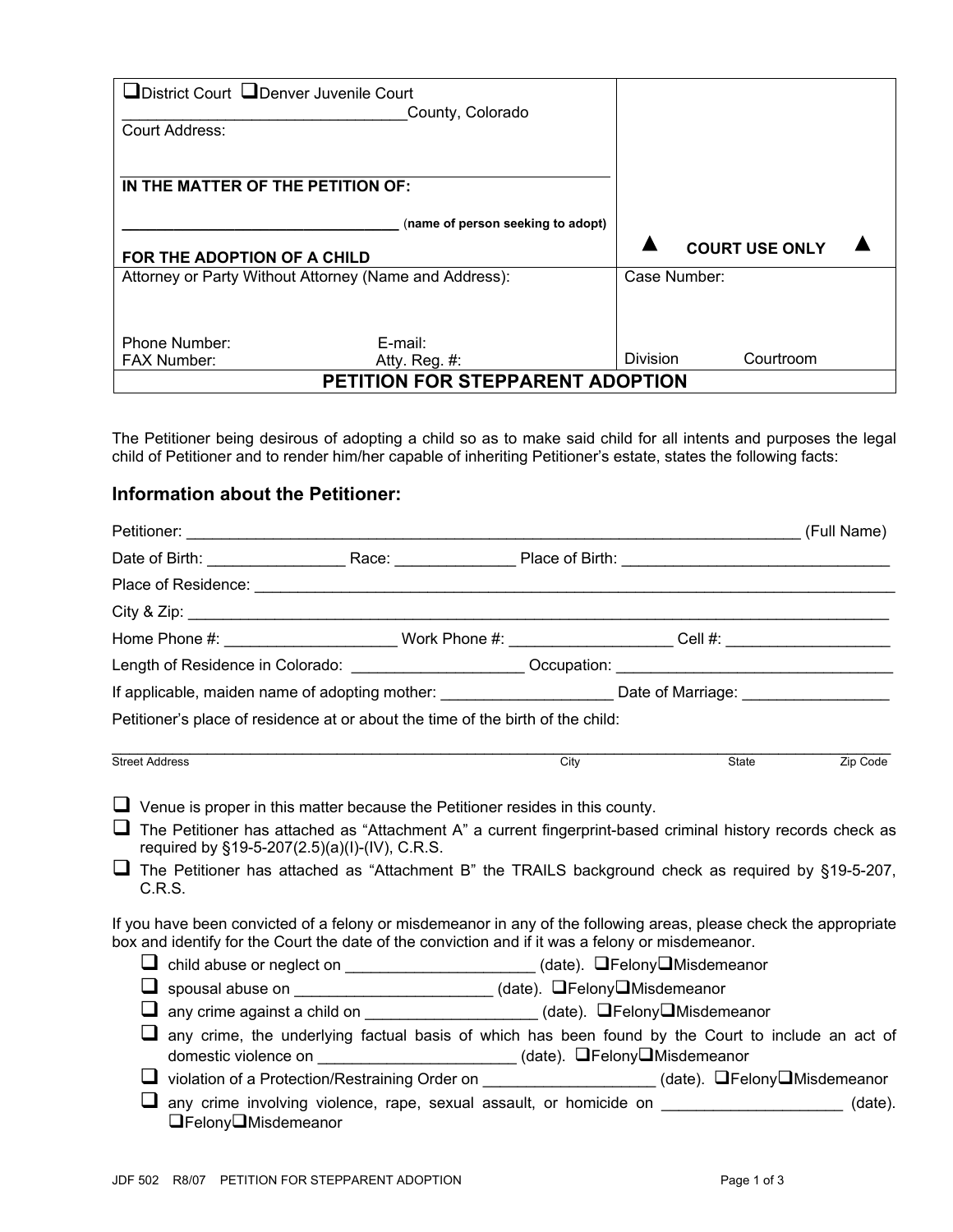$\Box$  any felony involving physical assault or battery on  $\Box$  \_\_\_\_\_\_\_\_\_\_\_\_\_\_\_\_\_\_\_\_\_\_\_\_\_\_\_\_\_\_\_ (date). **□FelonyO**Misdemeanor

 $\Box$  any felony drug-related conviction within the past five years, at a minimum on  $\Box$ FelonyMisdemeanor

Identify all children of the Petitioner (both natural and adopted and both living and deceased).

| <b>Full Name of Child</b> | <b>Full Name of Child</b> |  |  |
|---------------------------|---------------------------|--|--|
|                           |                           |  |  |
|                           |                           |  |  |
|                           |                           |  |  |
|                           |                           |  |  |

## **Facts concerning the child to be adopted:** (Do not fill in if placement is by an agency or Department of Social Services.)

| Full Name:<br><u> 1980 - John Stone, Amerikaansk politiker (* 1980)</u> | Date of Birth: _____________________                                                                          |
|-------------------------------------------------------------------------|---------------------------------------------------------------------------------------------------------------|
| Place of Birth: The Contract of Birth:                                  | Relationship of child to Petitioner, if any:                                                                  |
| Place of Residence:                                                     |                                                                                                               |
|                                                                         | ⊤na ang a ⊡g ⊡g an ang mga kalawang ng kalawang mga kalawang ng kalawang ng mga salawang nagpang mga kalawang |

The child  $\Box$ is  $\Box$ is not a member or eligible to be a member of an Indian tribe as defined by the Indian Welfare Act. If applicable, name of tribe \_\_\_\_\_\_\_\_\_\_\_\_\_\_\_\_\_\_\_\_\_\_\_\_\_\_\_\_\_\_\_\_\_\_\_\_\_\_\_\_\_\_\_\_\_\_\_\_\_\_\_\_\_\_\_\_\_\_\_\_\_\_\_.

 $\Box$  Notice of this Petition has been provided to the parent or Indian custodian of the child and to the tribal agent of the tribe, as required by §19-1-126(1)(c), C.R.S.

 $\Box$  Reasonable efforts have been made to send notice to the identified persons as follows:

Attach the postal receipts to this Petition, indicating that notice was properly sent. If the postal receipts have not been returned at the time of filing, the postal receipts or copies shall be filed with the Court within ten days of the filing of this Petition.

 $\mathcal{L}_\text{G} = \{ \mathcal{L}_\text{G} = \{ \mathcal{L}_\text{G} = \{ \mathcal{L}_\text{G} = \{ \mathcal{L}_\text{G} = \{ \mathcal{L}_\text{G} = \{ \mathcal{L}_\text{G} = \{ \mathcal{L}_\text{G} = \{ \mathcal{L}_\text{G} = \{ \mathcal{L}_\text{G} = \{ \mathcal{L}_\text{G} = \{ \mathcal{L}_\text{G} = \{ \mathcal{L}_\text{G} = \{ \mathcal{L}_\text{G} = \{ \mathcal{L}_\text{G} = \{ \mathcal{L}_\text{G$  $\mathcal{L}_\text{G} = \{ \mathcal{L}_\text{G} = \{ \mathcal{L}_\text{G} = \{ \mathcal{L}_\text{G} = \{ \mathcal{L}_\text{G} = \{ \mathcal{L}_\text{G} = \{ \mathcal{L}_\text{G} = \{ \mathcal{L}_\text{G} = \{ \mathcal{L}_\text{G} = \{ \mathcal{L}_\text{G} = \{ \mathcal{L}_\text{G} = \{ \mathcal{L}_\text{G} = \{ \mathcal{L}_\text{G} = \{ \mathcal{L}_\text{G} = \{ \mathcal{L}_\text{G} = \{ \mathcal{L}_\text{G$  $\mathcal{L}_\text{G} = \{ \mathcal{L}_\text{G} = \{ \mathcal{L}_\text{G} = \{ \mathcal{L}_\text{G} = \{ \mathcal{L}_\text{G} = \{ \mathcal{L}_\text{G} = \{ \mathcal{L}_\text{G} = \{ \mathcal{L}_\text{G} = \{ \mathcal{L}_\text{G} = \{ \mathcal{L}_\text{G} = \{ \mathcal{L}_\text{G} = \{ \mathcal{L}_\text{G} = \{ \mathcal{L}_\text{G} = \{ \mathcal{L}_\text{G} = \{ \mathcal{L}_\text{G} = \{ \mathcal{L}_\text{G$ 

 $\Box$  If applicable, inquiries have been made by the County Department of Social Services or child placement agency to determine whether the child is an Indian child as follows:

 $\mathcal{L}_\text{max}$  , and the contribution of the contribution of the contribution of the contribution of the contribution of the contribution of the contribution of the contribution of the contribution of the contribution of t

 $\mathcal{L}_\text{max}$  , and the contribution of the contribution of the contribution of the contribution of the contribution of the contribution of the contribution of the contribution of the contribution of the contribution of t

 $\mathcal{L}_\text{max}$  , and the contribution of the contribution of the contribution of the contribution of the contribution of the contribution of the contribution of the contribution of the contribution of the contribution of t

 $\mathcal{L}_\text{G} = \{ \mathcal{L}_\text{G} = \{ \mathcal{L}_\text{G} = \{ \mathcal{L}_\text{G} = \{ \mathcal{L}_\text{G} = \{ \mathcal{L}_\text{G} = \{ \mathcal{L}_\text{G} = \{ \mathcal{L}_\text{G} = \{ \mathcal{L}_\text{G} = \{ \mathcal{L}_\text{G} = \{ \mathcal{L}_\text{G} = \{ \mathcal{L}_\text{G} = \{ \mathcal{L}_\text{G} = \{ \mathcal{L}_\text{G} = \{ \mathcal{L}_\text{G} = \{ \mathcal{L}_\text{G$  $\mathcal{L}_\text{G} = \{ \mathcal{L}_\text{G} = \{ \mathcal{L}_\text{G} = \{ \mathcal{L}_\text{G} = \{ \mathcal{L}_\text{G} = \{ \mathcal{L}_\text{G} = \{ \mathcal{L}_\text{G} = \{ \mathcal{L}_\text{G} = \{ \mathcal{L}_\text{G} = \{ \mathcal{L}_\text{G} = \{ \mathcal{L}_\text{G} = \{ \mathcal{L}_\text{G} = \{ \mathcal{L}_\text{G} = \{ \mathcal{L}_\text{G} = \{ \mathcal{L}_\text{G} = \{ \mathcal{L}_\text{G$ 

Full description of the property of said child, if any: \_\_\_\_\_\_\_\_\_\_\_\_\_\_\_\_\_\_\_\_\_\_\_\_\_

Name and address of the Guardian(s) of the child and estate of said child if any have been appointed:

Name of the agency, if any, to which custody of the child has been given by proper order of the Court: